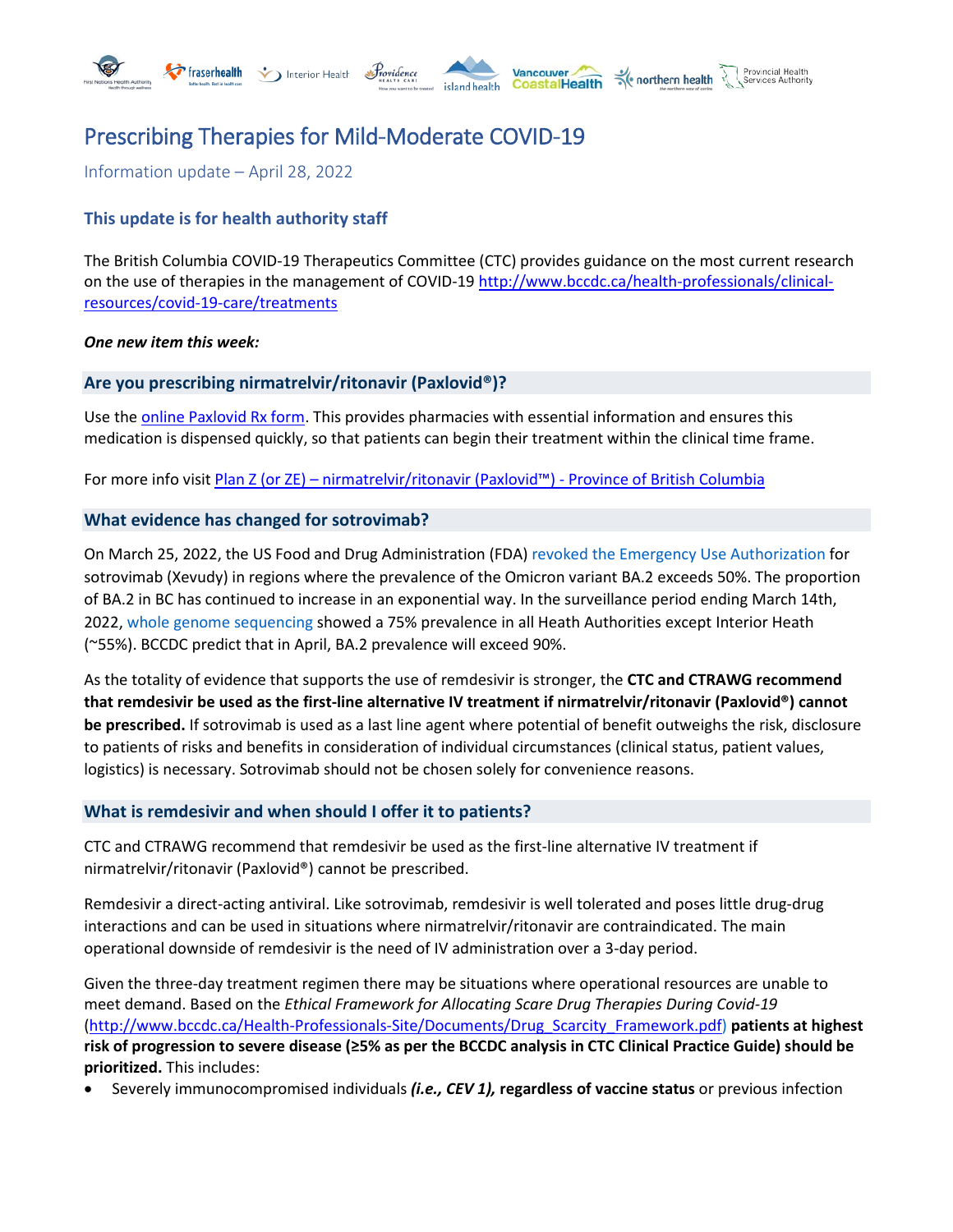





#### Provincial Health northern health

# Prescribing Therapies for Mild-Moderate COVID-19

Information update – April 28, 2022

- Moderately immunocompromised individuals *(i.e., CEV 2)* and those with certain high-risk conditions (e.g., cystic fibrosis, insulin-dependent diabetes, severe asthma or COPD, intellectual disabilities, *i.e., CEV 3***) who are EITHER:** 
	- o **≥ 50 years regardless of vaccine status** or previous infection OR
	- o **<50 years with 0-2 vaccine doses** or previous infection alone
- **Individuals who have a combination of age, under-vaccination, and risk factors** such as co-morbidities or Indigenous status who are shown to **have a risk of ≥ 5% on the thermal map**, or **who score 5 points or more**  in the scoring system (see Practice Tool 1 – [Step-by-Step Assessments\)](http://www.bccdc.ca/Health-Professionals-Site/Documents/COVID-treatment/PracticeTool1_AssessmentGuideforClinicians.pdf).

# **Who is COVID treatments recommended for?**

The CTC has worked with BCCDC to obtain data on the absolute risk for hospitalization from Omicron (excluding those who are incidentally diagnosed) in patients in BC, and how age, vaccine status and co-morbidities impact this risk. Treatment is recommended in patients who have a 5% chance or greater of being hospitalized from COVID-19. Such patients are eligible to be referred for remdesivir if nirmatrelvir/ritonavir cannot be prescribed due to contraindications or drug-drug interactions. Additionally, treatment is suggested in those who have a slightly increased hospitalization risk (3-4%). Such patients are also eligible for nirmatrelvir/ritonavir but currently patients with a risk of ≥ 5% are being prioritized for IV therapy with alternatives Taken together, the expanded patient eligibility criteria for nirmatrelvir/ritonavir are:

- Individuals who are immunocompromised or have high-risk conditions identified as Clinically Extremely Vulnerable (CEV) regardless of vaccine status or previous infection
	- o Not all children ages 12-17 who are CEV will benefit from treatment. Paxlovid is not recommended below the age of 18 at this time. Those with multiple co-morbidities would have the highest potential benefit and are eligible only for sotrovimab
- Unvaccinated individuals without previous infection who are EITHER:
	- o ≥50 years OR
	- o have three or more chronic conditions/co-morbidities
- Individuals ≥ 50 years with 1-2 vaccine doses or previous infection alone, with three or more chronic conditions/co-morbidities
- Individuals aged ≥70 years with 1-2 vaccine doses or previous infection alone, with one or more chronic condition/co-morbidity
- Individuals ≥ 70 years with three or more chronic conditions/co-morbidities regardless of vaccine status or previous infection
- Indigenous individuals (if not captured above) who are EITHER:
	- o unvaccinated without previous infection OR
	- $\circ$  ≥ 50 years with 1-2 vaccine doses or with previous infection alone OR
	- o ≥ 70 years regardless of vaccine status or previous infection

To determine an individual's risk for hospitalization, se[e Clinical Practice Guide for the Use of Therapeutics in](http://www.bccdc.ca/Health-Professionals-Site/Documents/COVID-treatment/ClinicalPracticeGuide_Therapeutics_MildModerateCOVID.pdf)  [Mild-Moderate COVID-19.](http://www.bccdc.ca/Health-Professionals-Site/Documents/COVID-treatment/ClinicalPracticeGuide_Therapeutics_MildModerateCOVID.pdf)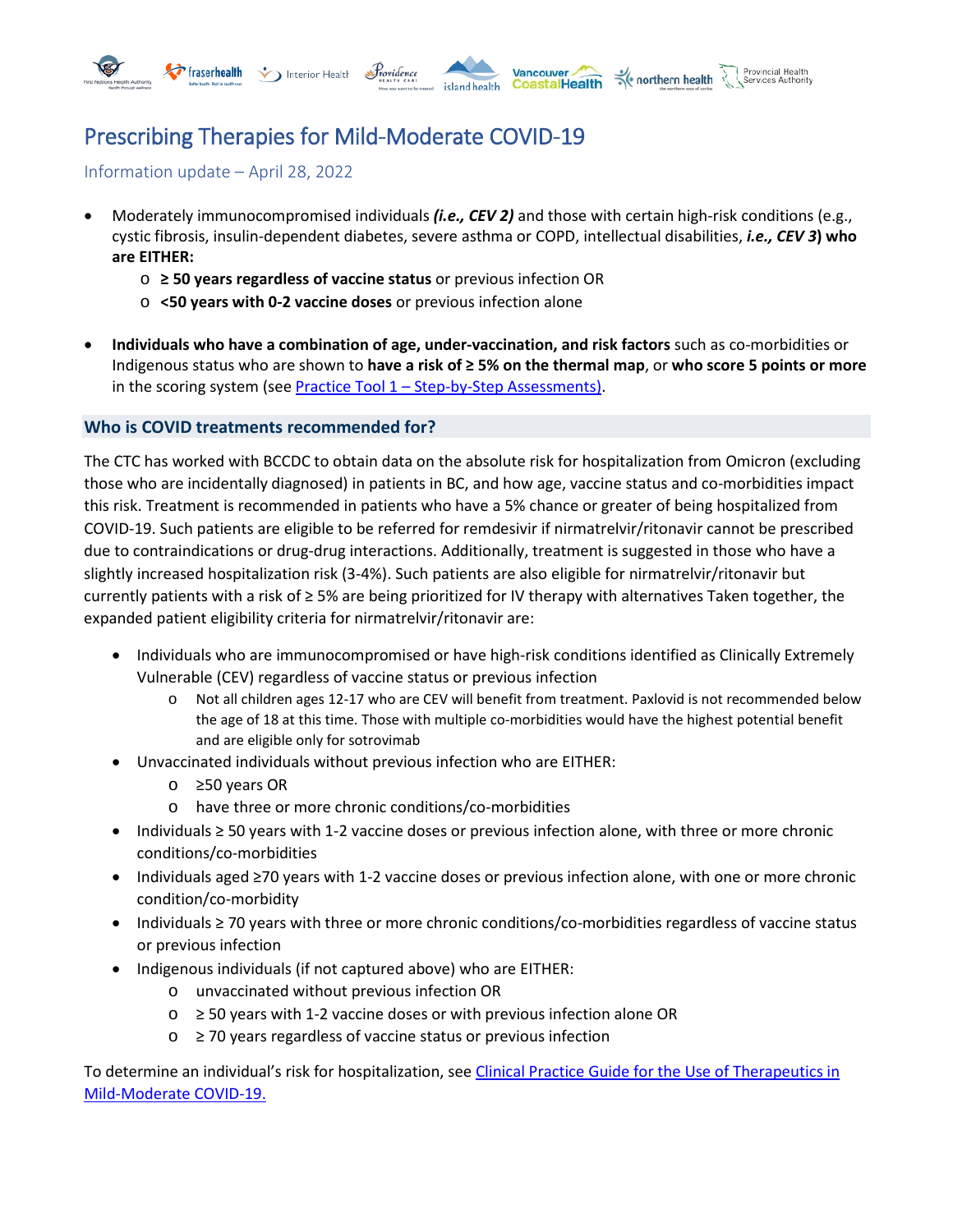

# Information update – April 28, 2022

**Pregnancy and Breastfeeding**: Currently available therapies have not been evaluated in pregnancy or breastfeeding. Prescribers may consult Reproductive Infectious Disease on call at BC Women's Hospital if prescribing COVID-19 therapy, especially nirmatrelvir/ritonavir. Patients are encouraged to use protection while taking these medications. In addition, those on oral contraceptives should use a back-up method when taking nirmatrelvir/ritonavir due to drug interactions leading to lower plasma levels of estrogen.

**Pediatrics**: nirmatrelvir/ritonavir (Paxlovid) is not currently approved for children under 18 years. All cases in which an IV treatment including remdesivir or sotrovimab is being considered should be discussed with, and approved by the Pediatric Infectious Diseases physician on call at BC Children's Hospital. Neither agent has RCTlevel data in pediatrics and limitations concerning off-label use or evidence extrapolated from adults needs to be weighted against the potential benefits.

### **What are the steps to prescribing?**

- 1. Confirm patient is COVID positive (by either PCR or RAT) and within first 5-7 days of illness. The patient must meet criteria for mild to moderate disease: they must be symptomatic but not require oxygen support. If met, evaluate if patient is eligible for nirmatrelvir/ritonavir (Paxlovid) or remdesivir using Practice Tool 1 – [Assessment Steps](http://www.bccdc.ca/Health-Professionals-Site/Documents/COVID-treatment/PracticeTool1_AssessmentGuideforClinicians.pdf)
- 2. If patient meets criteria for treatment, assess for appropriateness of nirmatrelvir/ritonavir (Paxlovid) therapy. Physicians need to perform a medication history to assess for serious drug interactions.
- 3. If pharmacist support or resources are needed, please use [Practice Tool #3: Drug-Drug Interactions and](http://www.bccdc.ca/Health-Professionals-Site/Documents/COVID-treatment/PracticeTool3_DrugInteractionsContraindications.pdf)  [Contraindications,](http://www.bccdc.ca/Health-Professionals-Site/Documents/COVID-treatment/PracticeTool3_DrugInteractionsContraindications.pdf) or phone the provincial pharmacist support line: Mon-Fri 0830-1630; 1-866-604-5924 (see more details below).
- 4. If patient is a nirmatrelvir/ritonavir (Paxlovid) candidate, any physician can write the [prescription.](https://www2.gov.bc.ca/assets/gov/health/forms/2368fil.pdf) Download the prescription and fill it out. It can be given to patient/family member or faxed. The BC Pharmacy Association has a ['locator'](https://www.bcpharmacy.ca/paxlovid/map) with pharmacies known to stock Paxlovid.
- 5. If the patient is not a candidate for nirmatrelvir/ritonavir (Paxlovid) but falls in the highest risk category for hospitalization (≥ 5%), **connect with the local ER or outpatient clinic to arrange treatment with remdesivir (or in extenuating circumstances, sotrovimab), if you are unsure who to contact for the patient's community call the NH Virtual Clinic at 250-961-4936 for assistance**. Note: the treatment window for nirmatrelvir/ritonavir (Paxlovid) can be extended to 7 days in the rare circumstance that the patient would be referred for remdesivir solely on the basis of its longer treatment window.
- 6. If the patient falls in the 3-4% risk category where treatment with nirmatrelvir/ritonavir is suggested, but the patient cannot receive the treatment due to contraindications or drug interactions, reassure the patient that their risk of hospitalization is low and that the benefit of any therapy is unlikely to outweigh its risk.

### **Who can I call for help?**

**Call** COVID Antivirals Support Line for Clinicians and Pharmacists if you have questions about drug interactions with nitmatrelvir/ritonavir (Paxlovid).

A provincial pharmacy line has been established to support the arrival of the new COVID-19 anti-viral medications in BC, nirmatrelvir/ritonavir (Paxlovid), remdesivir and sotrovimab. There are a few requirements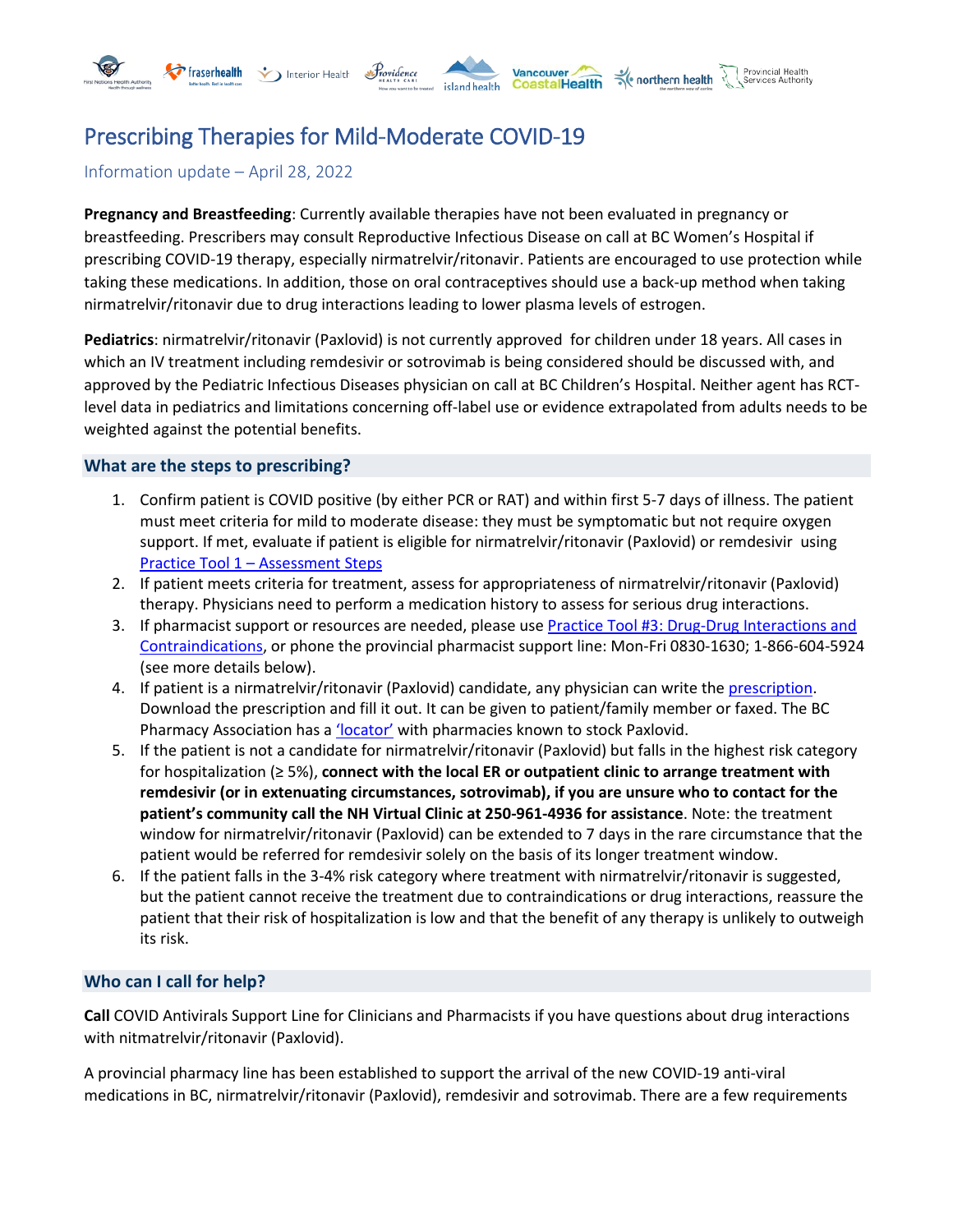

Information update – April 28, 2022

that doctors need to know when it comes to prescribing, including the treatment window, how they contradict or interact with other medications, etc. In addition, a prescriber and/or a pharmacist must assess each prescription against drug interactions and medical contraindications. This provincial pharmacy line will support prescribing and pharmacists to dispense these novel medications.

For expert pharmacist advice, please call **1-866-604-5924 (Monday – Friday, 8:30am – 4:30pm)**. A clerk will answer your call (or leave a voicemail) and arrange a pharmacist to call you back. Calls will be responded to as soon as possible during office hours.

Be ready to provide:

- Clinician/pharmacist details: Name, phone number, city where you practice, and when is a good time to call you back.
- Patient details: Name, date of birth (DoB), personal health number (PHN), and any relevant medical info

**Consult** with your local Health Authority Infectious Disease physician for complex patients. Use the [HA](https://www.doctorsofbc.ca/system/files/22_02_10_temp_ha_access_for_covid.pdf) contact sheet (attached) to access these physicians or to refer your patient for remdesivir infusions.

# **What tools are available to support accessing these outpatient COVID therapies?**

BC has launched an [online assessment tool](https://www2.gov.bc.ca/gov/content/covid-19/vaccine/treatments) for people to see if they would benefit from one of two therapeutic treatments available in B.C. The treatments have been approved for confirmed COVID patients who are at high risk but not in hospital.

### **What other virtual tools are available to support citizens?**

BC has launched a number of virtual tools for citizens to assess when to get tested for COVID-19, how to receive test results, and what to do if you test positive.

- When to get a COVID-19 test: Use the [Self-Assessment Tool](https://bc.thrive.health/covid19/en) on the Thrive app
- For PCR tests: get your COVID-19 PCR test results online, by text, or by phone by registering through one of these [services.](http://www.bccdc.ca/health-info/diseases-conditions/covid-19/testing/test-results)
- For RAT tests: Reporting COVID-19 test results through the online COVID Positive Test Result Reporting Form is no longer required.

### **Where do I find patient handouts?**

Patient handouts and information are located on the BCCDC website: [http://www.bccdc.ca/health](http://www.bccdc.ca/health-professionals/clinical-resources/covid-19-care/patient-handouts)[professionals/clinical-resources/covid-19-care/patient-handouts](http://www.bccdc.ca/health-professionals/clinical-resources/covid-19-care/patient-handouts)

- [Patient Information about](http://www.bccdc.ca/Health-Info-Site/Documents/COVID-19_Treatment/Patient_information-PAXLOVID.pdf) nirmatrelvir/ritonavir (Paxlovid)
- [Patient Information about remdesivir](http://www.bccdc.ca/Health-Info-Site/Documents/COVID-19_Treatment/Patient_information-remdesivir.pdf)
- [Patient Information about sotrovimab](http://www.bccdc.ca/Health-Info-Site/Documents/COVID-19_Treatment/Patient_information-SOTROVIMAB.pdf)